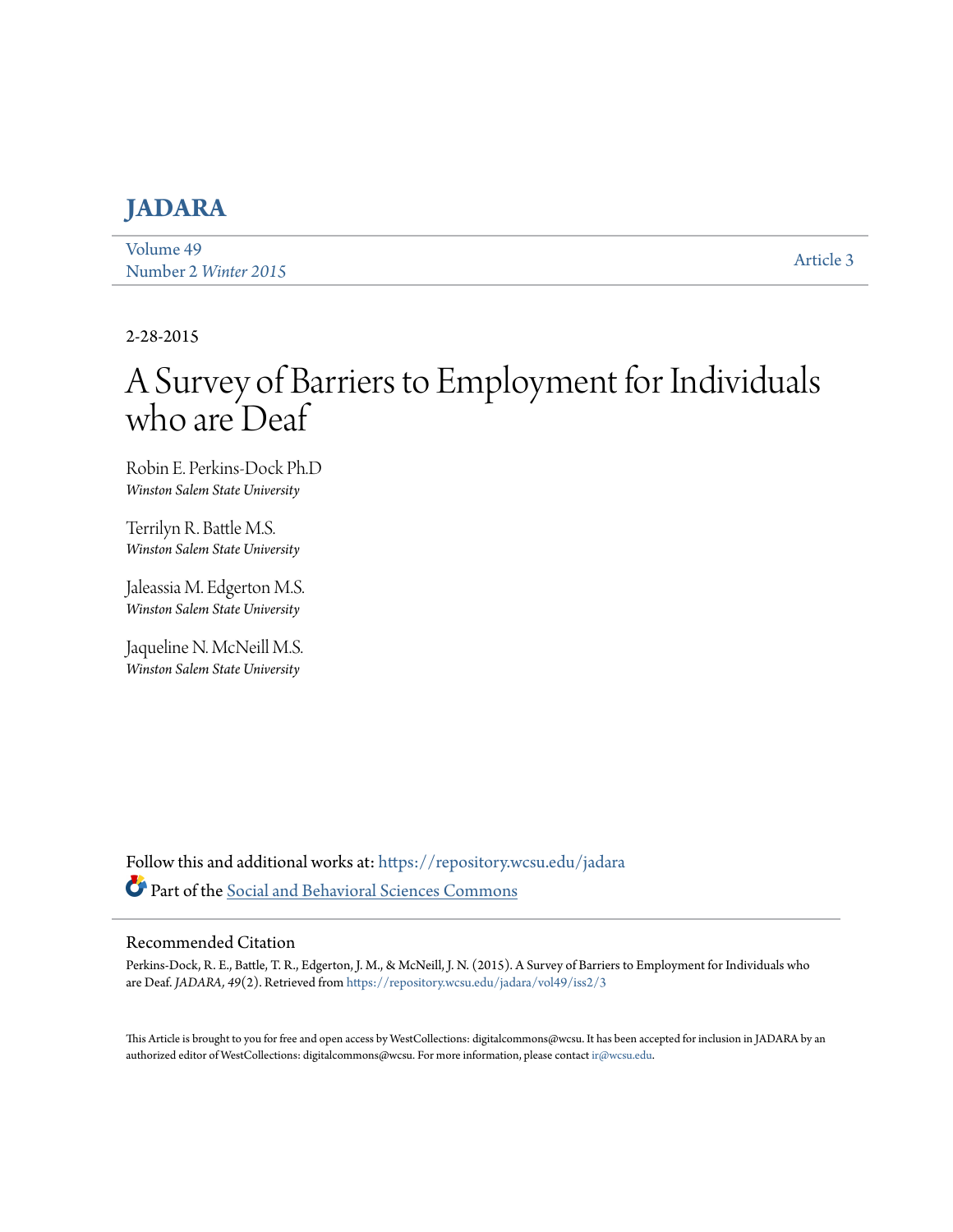*A Survey of Barriers to Employment for Individuals Who Are Deaf*

**Robin E. Perkins-Dock, Ph.D. Terrilyn R. Battle, M.S. Jaleassia M. Edgerton, M.S. Jaqueline N. McNeill, M.S.** *Winston-Salem State University*

#### **Abstract**

Hearing difficulty is one of the most prevalent disabilities in the United States, comprising approximately 2.1 percent (3.9 million) of American, working-age population. This disability impacts communication, educational achievement, and the social interactions resulting in significant unemployment and underemployment. The authors present a survey of barriers to employment as identified by participants who are deaf. Survey results include descriptive data related to barriers to employment, level of education, employment status, use of accommodations, and recommendations for change. A comparative analysis demonstrates the relationship between selected variables. The authors conclude with practical implications for potential stakeholders.

*Keywords: disabilities, deaf, deafness, barriers, employment*

#### **Introduction**

Recent statistics identify hearing difficulties as one of the most prevalent disabilities in the United States, comprising approximately 2.1 percent (3.9 million) of American adults between the ages of 18-64 (Erickson, Lee, & von Schrader, 2014; National Center for Health Statistics, 2011; National Institute on Deafness and Other Communication Disorders [NIDCD], 2010; Schiller, Lucas, & Peregoy, 2012; U.S. Census Bureau, 2012). This statistic may be even higher considering that the population of individuals who are deaf, that use American Sign Language (ASL) as their primary language, may be excluded from the surveyed sample (Barnett et al., 2011; McKee et al., 2012; Pick, 2013). Hearing loss significantly impacts the communication, educational achievement, and social interactions for these individuals (Boutin, 2010; Boutin & Wilson, 2009), and restricts access to employment with significant unemployment and underemployment (Bradley, Ebener, & Geyer, 2013; Smith, 2011).

The population of individuals who are deaf and hard of hearing is diverse. There are variations in the cause and degree of hearing loss, educational background, age of onset, and communication methods. The U.S. Census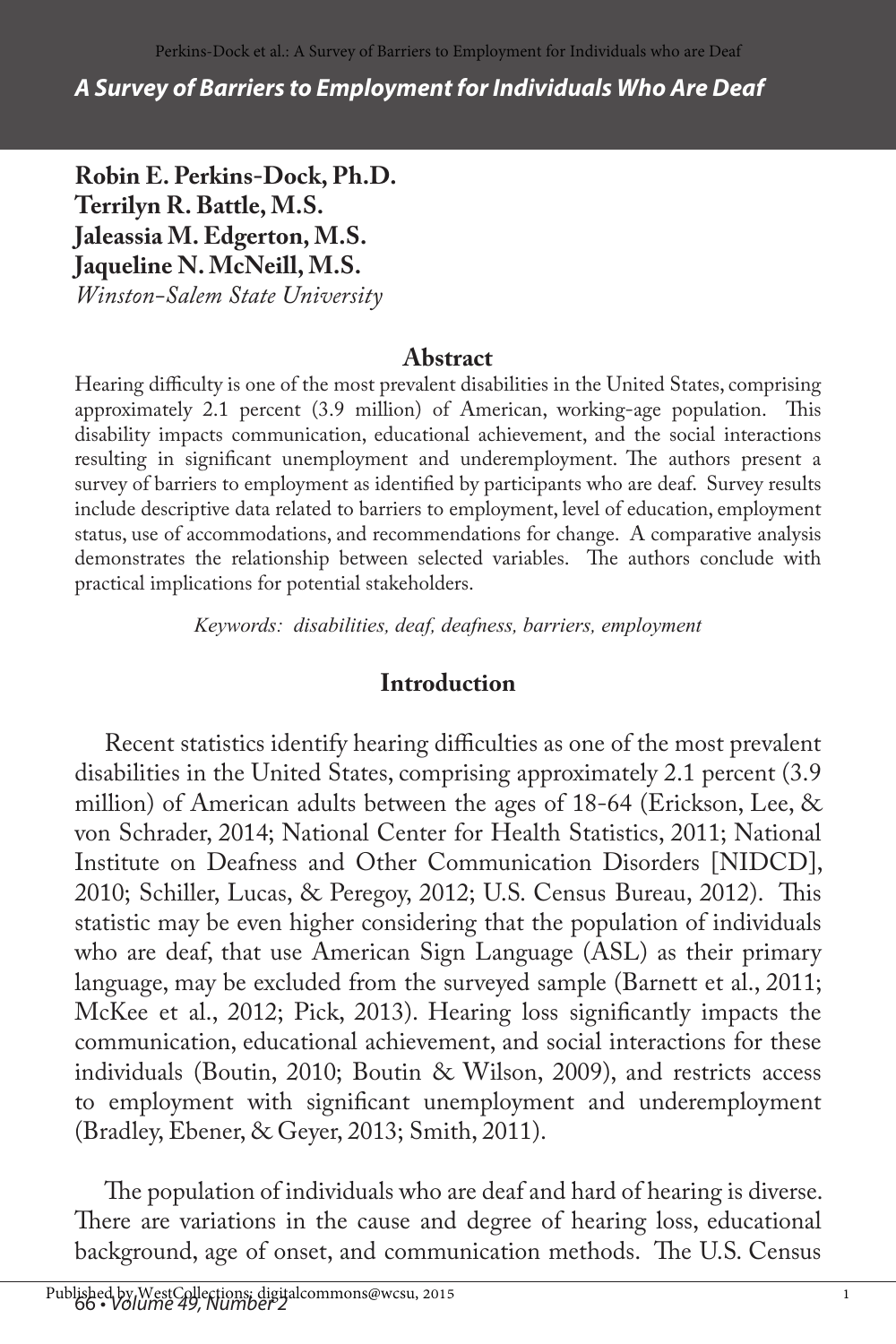Bureau (2012) identifies only "hearing difficulty" in its American Community Survey (ACS) estimates. People who are deaf have hearing loss severe enough that communication and learning are primarily by visual methods. Those who are hard of hearing have mild-to-profound hearing loss and are not restricted to visual methods for communication and learning (Shuler, Mistler, Torrey, & Depukat, 2014). How individuals who are deaf and hard of hearing identify themselves is personal and may reflect identification with the deaf or hard of hearing community, the relative age of onset, or the degree of hearing (Kimmery & Compton, 2014; National Association of the Deaf [NAD], 2014a). For the purpose of this study, participants selfidentified as "deaf " when submitting their completed questionnaires.

Although the Americans with Disabilities Act (ADA) of 1990 mandates hiring practices and provision of reasonable accommodations for all persons with disabilities, research indicates that even with increased professional training, legislative initiatives, and awareness to the needs of employees who are deaf, the employment rate of this population continues to be lower than their peers who can hear (Appelman, Callahan, Mayer, Luetke, & Stryker, 2012; Boutin & Wilson, 2009). Houston, Lammers, and Svorny (2010) found a substantial number of their respondents reported that the ADA requirements and increased legislative benefits often result in lowered employment for individuals who are deaf that lack postsecondary training or education. A study by Bowe, McMahon, Chang, and Louvi (2005) suggested that young people who are deaf may experience possible resistance from employers regarding initial hire, training, promotion, and reasonable accommodations due to employers' perceiving the cost as an undue hardship.

Reasons cited in the literature for occupational difficulties of individuals who are deaf include the inadequate understanding of employers regarding legal mandates and appropriate accommodations (Bowe et al., 2005; Houston et al., 2010; McCrone, 2011), communication difficulties (Haynes, 2014; Houston, et al., 2010), and poor academic preparation (Luft, 2012; Luft & Huff, 2011). The authors present a survey of barriers to employment identified by participants who are deaf. Survey results include descriptive data in the areas of barriers to employment, level of education, employment status, use of accommodations, and recommendations for change. A comparative analysis demonstrates the relationship between selected variables.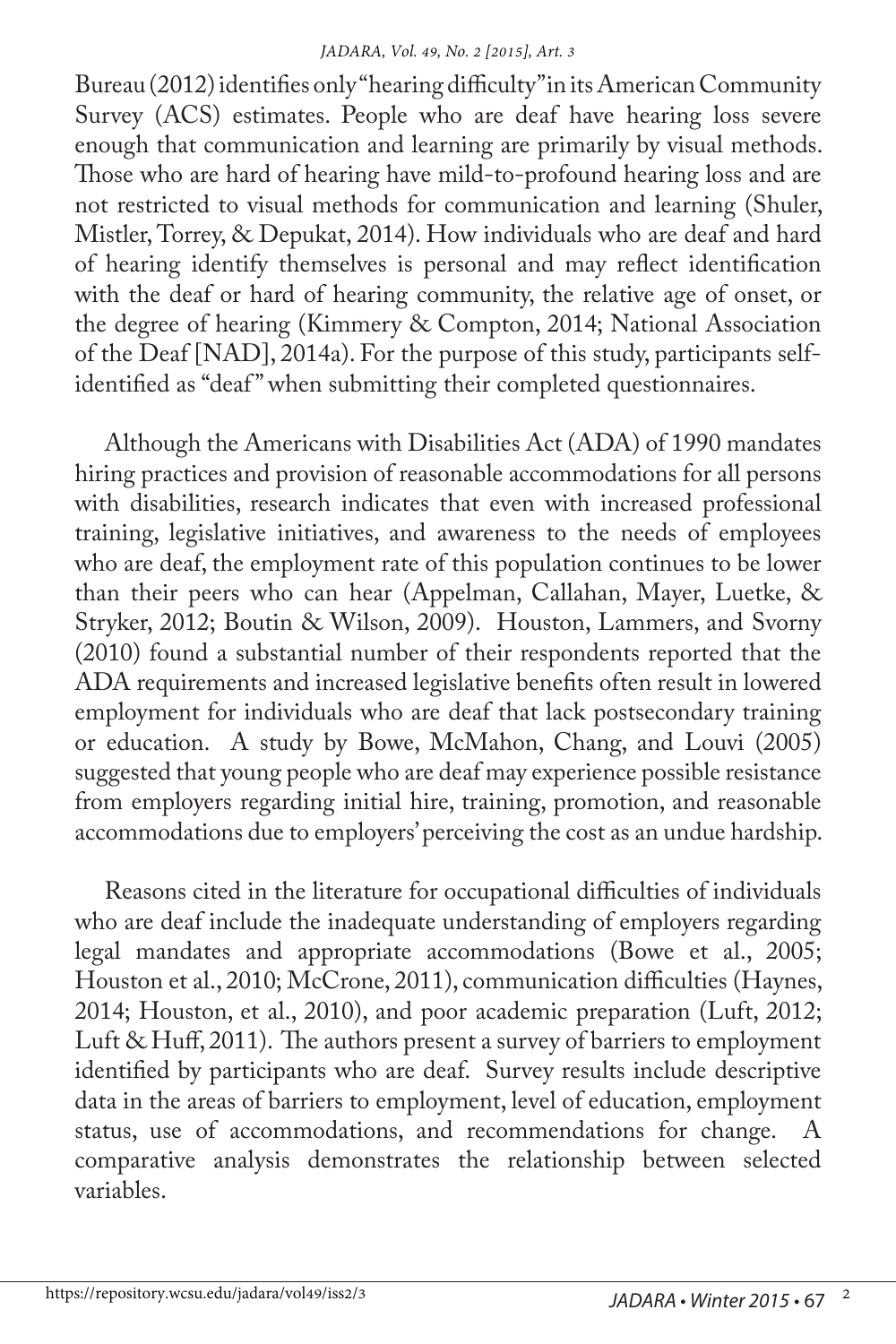## **Reasonable Accommodations**

Accommodation practices with persons who are deaf are a significant factor in employment attainment and retention (Cawthon, Leppo, & pepnet2, 2013; Geyer & Schroedel, 1999; Haynes & Linden, 2012; Scherich & Mowry, 1997). Many employers lack adequate understanding of the accommodation needs and strategies that allow successful work performance of employees who are deaf (Scherich, 1996). Employers may also consider many accommodations for adult workers who are deaf as too costly (Scherich, 1996). Increased knowledge about accommodating this population would increase their workforce participation (Geyer & Williams, 1999; Scherich, 1996).

Reasonable job accommodations for workers with hearing loss may include amplification/clarity technology, assistive listening devices, augmentative and alternative listening devices, Bluetooth technology, and alerting devices (Job Accommodation Network [JAN], 2013a, 2013b; NIDCD, 2011). For individuals who are deaf and communicate primarily through visual modalities, reasonable accommodations may include the provision of qualified sign language interpreters, visual alarms, summary of meeting notes, captioned telephones, video relay services, video remote interpreter/interpreting services, and texting ( JAN, 2013a, 2013b; Jennings, Shaw, Hodgins, Kuchar, & Bataghva, 2010; NAD, 2014b; NIDCD, 2011).

Haynes and Linden (2012) identified telephone aids and assistance from co-workers as the most common accommodations for study participants who are deaf. Their study also discussed effective communication in groups and lack of co-worker support as unmet needs of adult workers who are deaf. Assistance centers like the Job Accommodations Network ( JAN), the regional Disability and Business Technical Assistance Centers (DBTACs), and the state-level Assistive Technology Projects are available to provide assistance and address employer and employee concerns about accommodations for employees with disabilities (Haynes & Linden, 2012; JAN, 2013b).

## **Communication Difficulties**

Communication difficulties have been a significant contributor to poor employment rates, and continue to be a primary barrier to job maintenance and advancement for the employee who is deaf (Frasier, Hansmann,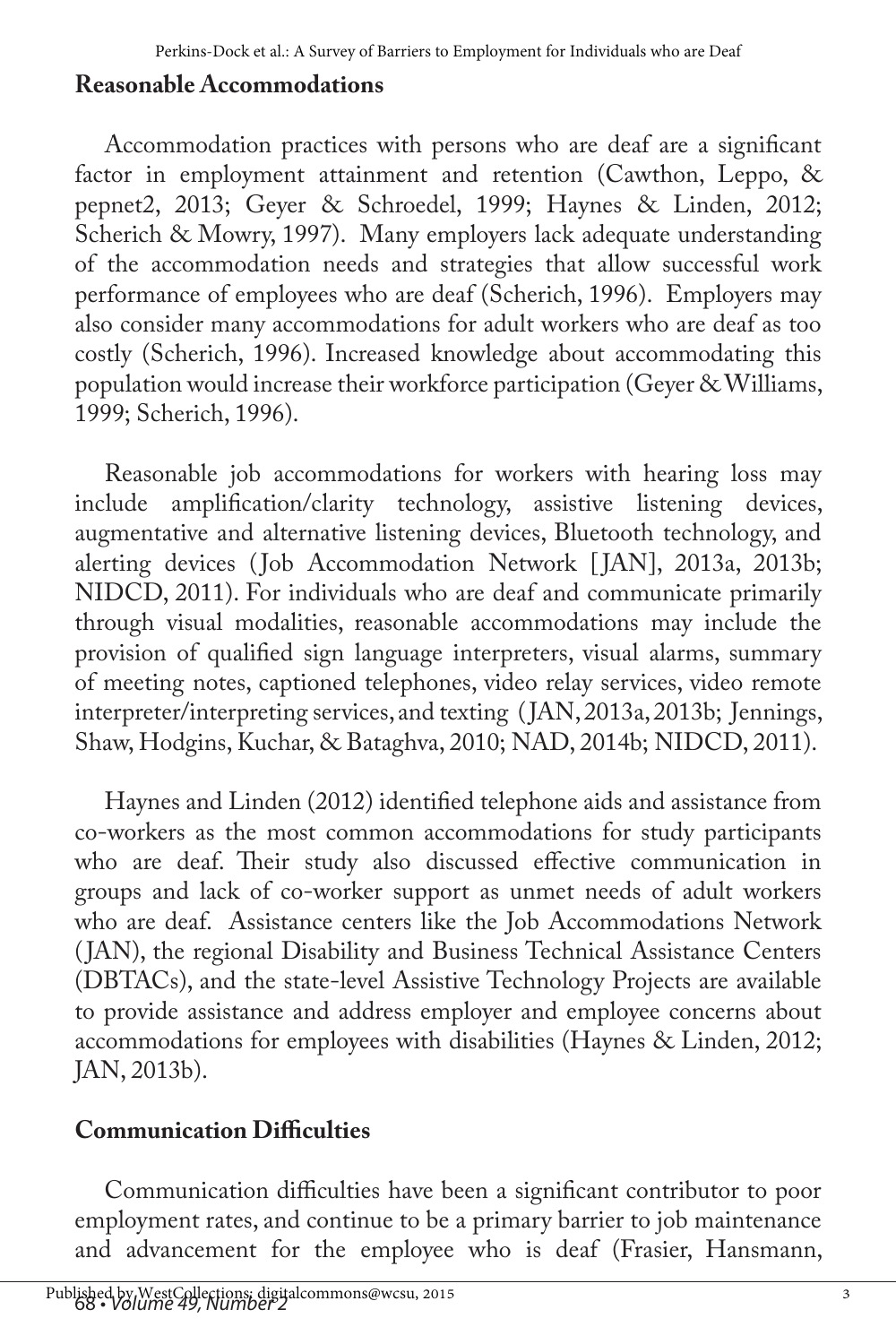& Saladin, 2009; Haynes, 2014; Rosengreen & Saladin, 2010; Shuler et al., 2014). In a study by Rosengreen and Saladin (2010), 100% of their participants identified communication as a significant problem in the workplace setting, and integral to effective job performance. An individual who is deaf may experience communication difficulties interacting with coworkers, supervisors, and customers, depending on the work environment (Foster & MacLeod, 2003; Geyer & Schroedel, 1999). In addition, communication difficulties impact the employee who is deaf in social interactions that occur in work settings (Luft, 2000). In these instances, difficulties with communication may isolate the individual who is deaf, as well as limit their ability to perform their job to the best of their ability (Foster & MacLeod, 2003; Luft, 2000; Shuler et al., 2014).

Reading and writing are often critical to workplace settings (Foster & MacLeod, 2003). Workers who are deaf often lack the ability to communicate effectively in written language due to weak English reading and writing skills that often characterizes individuals who are deaf (Appelman et al., 2012; Dallas Hearing Foundation, 2014; Houston et al., 2010; McKee, Schlehofer, & Thew, 2013). Garberoglio, Cawthon, and Bond (2014) found that higher literacy skills of adult workers who are deaf predicted higher wage earnings. Low written language skills also negatively impacts this population's ability to communicate in written form (Garberoglio et al., 2014), which is a common accommodating process in the workplace (Shuler et al., 2014).

## **Educational Preparation**

The positive effect of postsecondary education on the employment rate and economic status of graduates is prevalent in the literature (Haskins, Holzer, & Lerman, 2009; Williams & Swail, 2005; U.S. Bureau of Labor Statistics, 2013a, 2013b). Research also demonstrates a positive impact of college completion on the career success of individuals who are deaf (Boutin, 2009; Schley et al., 2011; Walter & Dirmyer, 2013). Individuals who are deaf that complete postsecondary training demonstrate higher labor force participation (Walter & Dirmyer, 2013), obtain managerial/professional occupations (Boutin & Wilson, 2009), and obtain jobs with higher salaries (Moore, 2002; Schley et al., 2011; Walter, Clarcq, & Thompson, 2002).

Schley et al. (2011) reported that postsecondary training increases the potential for employment of persons who are deaf and hard of hearing, with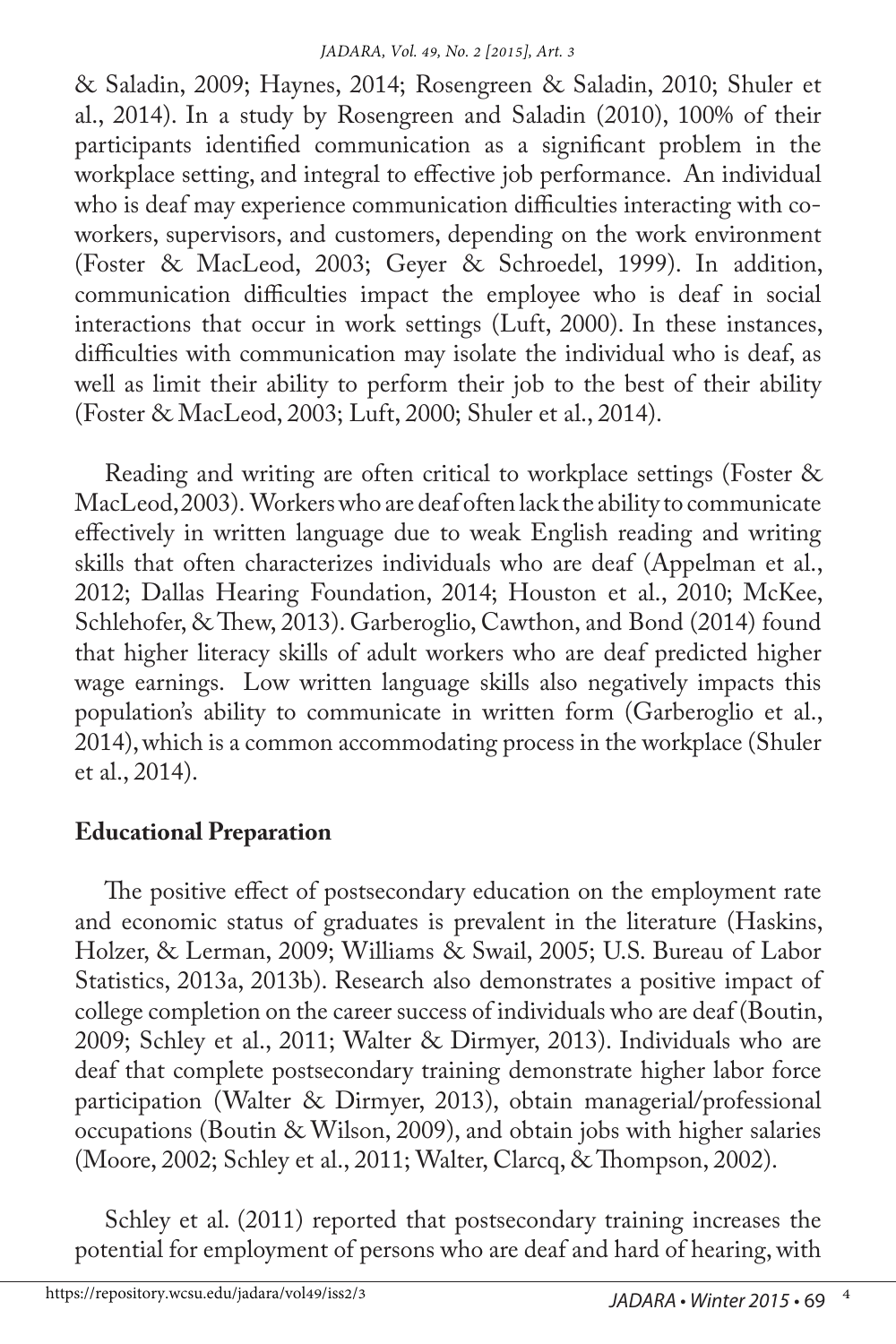graduates earning higher salaries than non-graduates. In a study investigating the effect of postsecondary education on the occupational attainments of adults who are deaf, Welsh and Walter (1988) found positive effects of postsecondary technical training and college degrees on the work lives of persons who are deaf with lower unemployment rates and significantly higher wages.

# **Purpose of the Study**

This study was formulated to investigate the occupational experiences of working-age individuals who are deaf and characteristics of this population that may enhance job attainment and retention. The perceptions of workingage individuals who are deaf regarding barriers to job attainment and retention will be identified, as well as the relationship between characteristics of this population and employment. In addition, the authors hoped to gain insight into possible recommendations for change to assist working-age individuals who are deaf to increase job attainment and retention.

# **Methods**

# **Procedure**

Before conducting the study, Institutional Review Board (IRB) approval was received at the first author's institution, and return of the Survey Questionnaires indicated consent of the study participants. Study participants were identified and mailed the Survey Instrument. Based on the returned survey questionnaires, descriptive data was obtained and analyzed for significant findings.

# **Participants**

Participants for this study included 224 adults (110 females; 114 males) who are deaf from a list of names and addresses provided by the state Council for the Hearing Impaired, the state Association for the Deaf, private and public rehabilitation agencies, state schools for the deaf, and local churches that offer deaf ministry in the metropolitan and surrounding area (120 mile radius) of a city in the southern United States. Participants selfidentified with a disability of deafness by returning the survey packet. Of the 224 surveys that were mailed to potential participants, 156 surveys were returned for a 70% return rate. Since the return of the surveys indicated self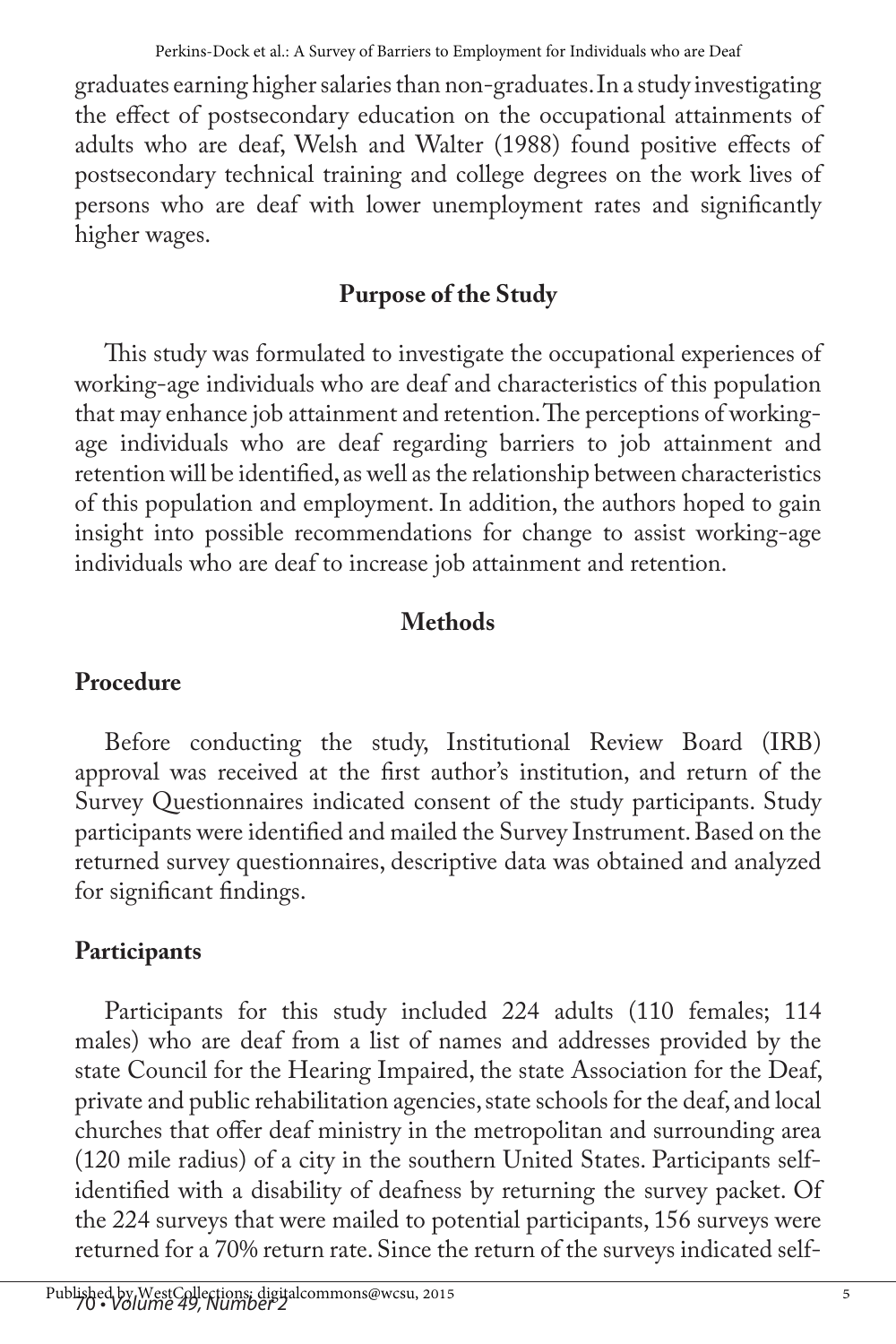identification as deaf, all participants were classified as deaf. One hundred twenty-five (125) surveys were complete and included in the study for a 56% return rate of usable data. In the sample of 125 participants, 54% of the study participants reported being employed (38 males; 30 females).

#### **Survey Instrument**

The questionnaire, developed by the first author and primary investigator, was designed based on review of the literature to collect descriptive data relevant to the occupational experiences of working-age individuals who are deaf. The survey instrument was divided into two sections: (1) Demographic Information and (2) Employment Information, and used to gather information about the perceptions toward job attainment and retention. The demographic portion of the survey instrument inquired about the participants' age, gender, educational level, primary communication modality, and employment status. The employment portion of the survey instrument was formulated to survey individuals who are deaf regarding employment history, hiring difficulties, barriers encountered in the workplace, use of assistive technology on the job, use of accommodations on the job, and recommendations for change. Considering that individuals who are deaf are underrepresented in survey research due to telephone access, literacy, language, and sociocultural factors in the deaf community (Graybill et al., 2010), and written surveys often pose access and data validity problems (Graybill et al., 2010; Pollard, 2002; Pollard, Dean, O'Hearn, & Haynes, 2009), the items on the survey instrument were reviewed by a team of relevant experts for readability and ease of understanding. The team of relevant experts included a university professor of a graduate program in deaf education, a teacher of the deaf from a local state school for the deaf, two (2) state vocational rehabilitation consumers who are deaf, and the first author with over 25 years' experience in the field of deafness. The team of experts revised some of the wording on the survey (i.e., changed the word barriers to problems) and concluded that the survey would adequately collect descriptive data appropriate for this study.

## **Results**

## **Descriptive Analysis**

Demographic information from the Demographic Questionnaire included age, gender, hearing status, educational level, primary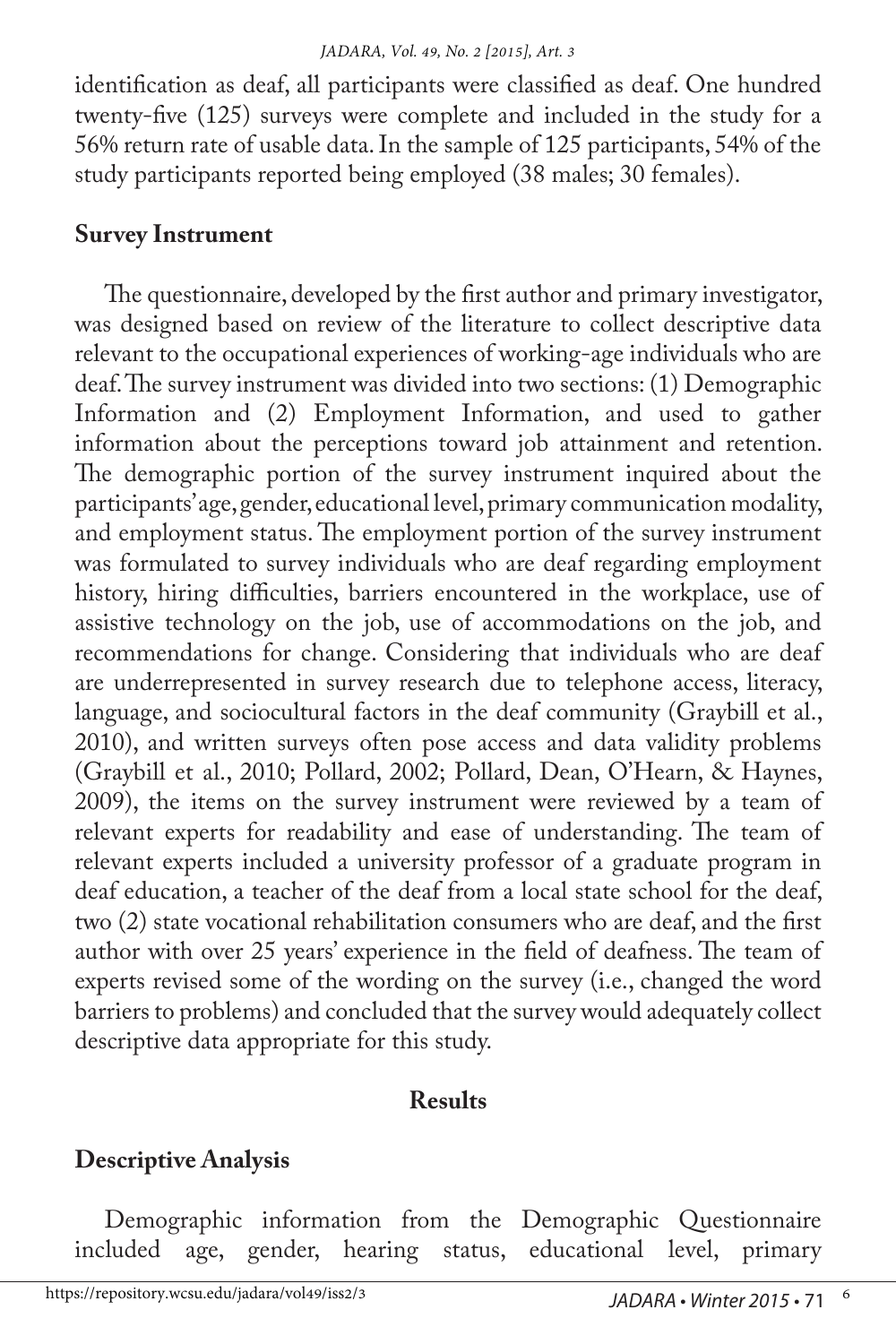communication modality, and use of assistive technology. Of the 224 surveys that were mailed to persons who are deaf, 156 surveys were returned for a 70% return rate. One hundred twenty-five (125) surveys were complete and included in the study for a 56% return rate of usable data. For the 125 usable surveys, there were 60 females (48%) and 65 male (52%). The mean age of participants was 30 years old (SD = 10), with 60 females (avg. age = 29 years) and 65 males (avg. age = 31 years).

The educational levels of participants included eight percent (8%) with a M.Ed. degree, 12% with a B.S. degree, 19% with some college, 32% completed high school with a special education certificate of completion, 15% completed high school with a regular high school diploma, and 14% did not complete high school. The study participants were also asked to identify their current employment status (employed or unemployed) on the employment portion of the survey. In the sample of 125 participants, 54% of the study participants reported being employed (38 males; 30 females).

Study participants identified barriers to employment (e.g., problems that persons who are deaf experience on the job). The authors categorized the study participants' reported problems encountered on the job into five general areas: (a) communication difficulties, (b) discrimination, (c) education level required for the job, (d) expectations of the employer in fulfilling job requirements, and (e) employer lacking knowledge about deafness. The two major barriers to employment reported by study participants were communication difficulties at 28.8 percent, and employer lacking knowledge about deafness at 18.4 percent.

Table 1 shows issues that study participants identified as problems encountered on the job. Consistent with the literature, study participants reported communication difficulties and conflicts related to the employer's limited knowledge of deaf culture as major problems encountered in the work environment (Houston et al., 2010; McCrone, 2011). Consistent with communication difficulties in the work environment identified in the literature for workers who are deaf was reported by study participants as "difficulty understanding in meetings*.*" Study participants indicated that they are usually expected to obtain notes from another employee after meetings or go directly to their supervisor to obtain necessary information.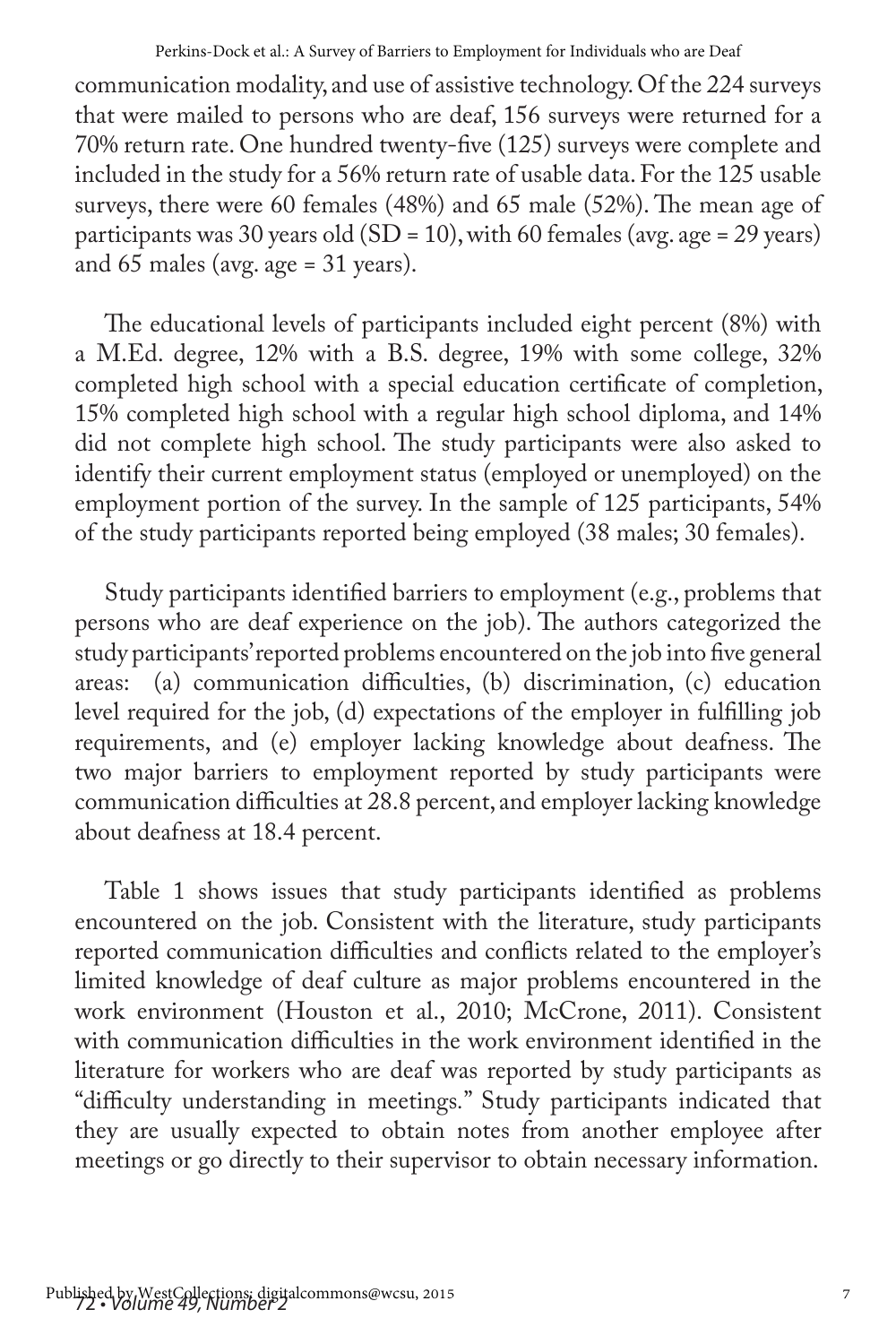| <b>Barrier to Job Attainment</b><br>and Retention | Frequency      | Percent |
|---------------------------------------------------|----------------|---------|
| Communication difficulties                        | 36             | 28.8    |
| Conflicts related to deaf culture                 | 23             | 18.4    |
| No interpreters available                         | 8              | 6.4     |
| Too much pressure                                 | 8              | 6.4     |
| Discrimination                                    | 7              | 5.6     |
| Low morale                                        | 7              | 5.6     |
| Inconsistent expectation of employer              | 4              | 3.2     |
| Limited advancement                               | $\overline{4}$ | 3.2     |
| Misunderstanding in meeting                       | $\overline{4}$ | 3.2     |
| <b>Transportation difficulties</b>                | $\overline{4}$ | 3.2     |
| Underemployed                                     | $\overline{4}$ | 3.2     |
| Unrealistic expectations of employer              | $\overline{4}$ | 3.2     |
| Long hours                                        | 3              | 2.4     |
| Maltreatment                                      | 3              | 2.4     |
| Physical limitations                              | 3              | 2.4     |
| Unfair treatment                                  | 3              | 2.4     |
| <b>Totals</b>                                     | 125            | 100.0   |

#### **Table 1. Barriers to Job Attainment and Retention**

*Note. The above items were listed by study participants as barriers to employment and job retention. They are listed according to frequency with the highest frequency listed first.* 

On the survey instrument, study participants identified recommendations for improvement (e.g., things they would change on their job) on their job. Study participants provided descriptive information regarding changes that they would like to see on the job and in their work experience (e.g., more ADA awareness, better communication, boss more patient). Table 2 shows the recommendations that study participants provided for improvement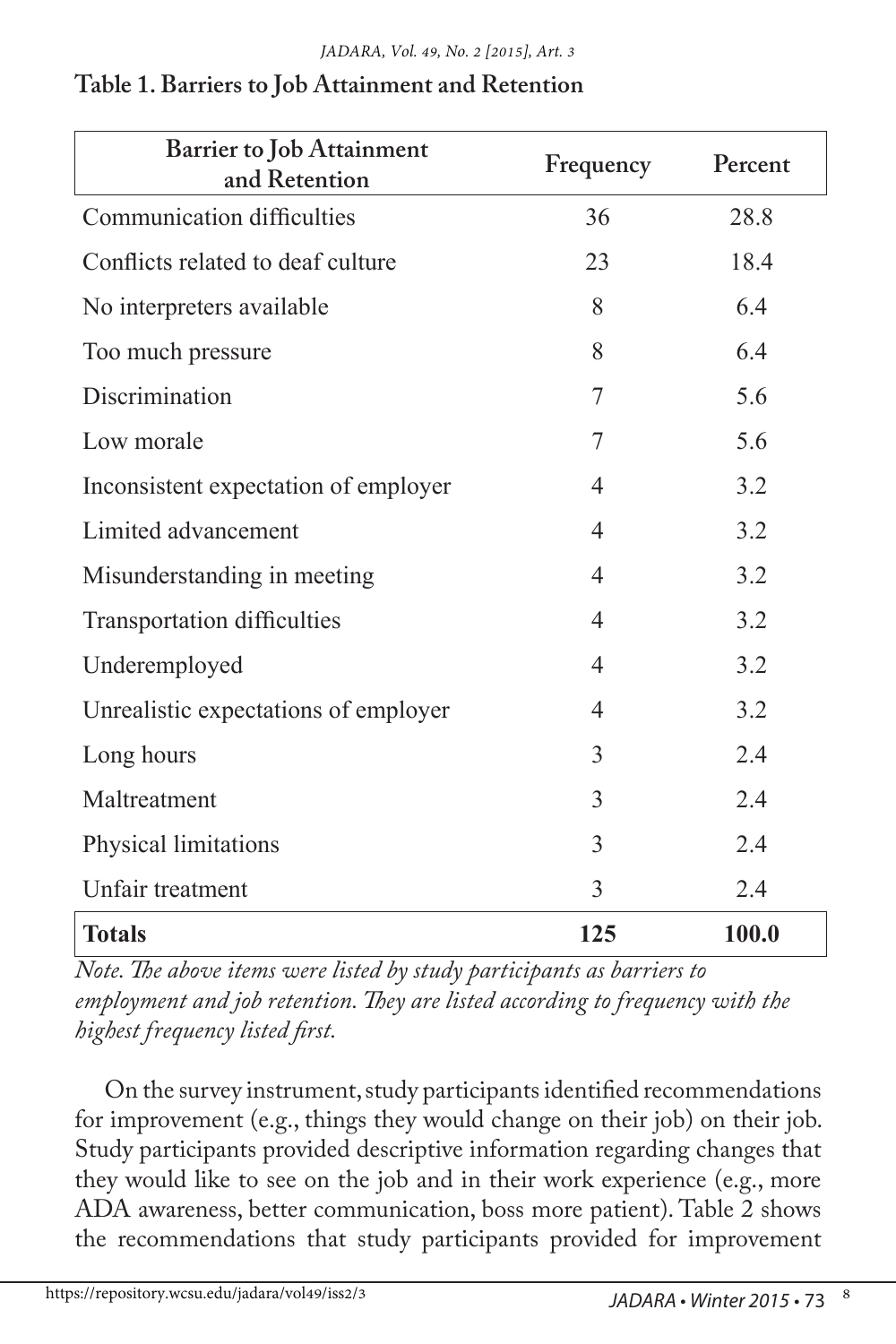for job attainment and retention of persons who are deaf. Many of the recommendations are related to issues that are clearly covered under Title I of the ADA such as, equal access in meetings and having a sign language interpreter for meetings. In addition, many of the study participants' recommendations for change were factors related to the employer and employment site, rather than factors related to the employee who is deaf.

# **Table 2. Recommendations for Change**

Advocacy for deaf employees More ADA awareness Be more aware of deaf person's needs Better communication Better relations among staff Boss be more patient Boss understand deaf people Equal access to meetings and instruction Have interpreter for meetings Improve communication between employees More deaf employees More hours More knowledge about deafness More opportunities for advancement More opportunities for more money Better job Sign language classes for hearing employees Touch deaf employee instead of waving hand in front of face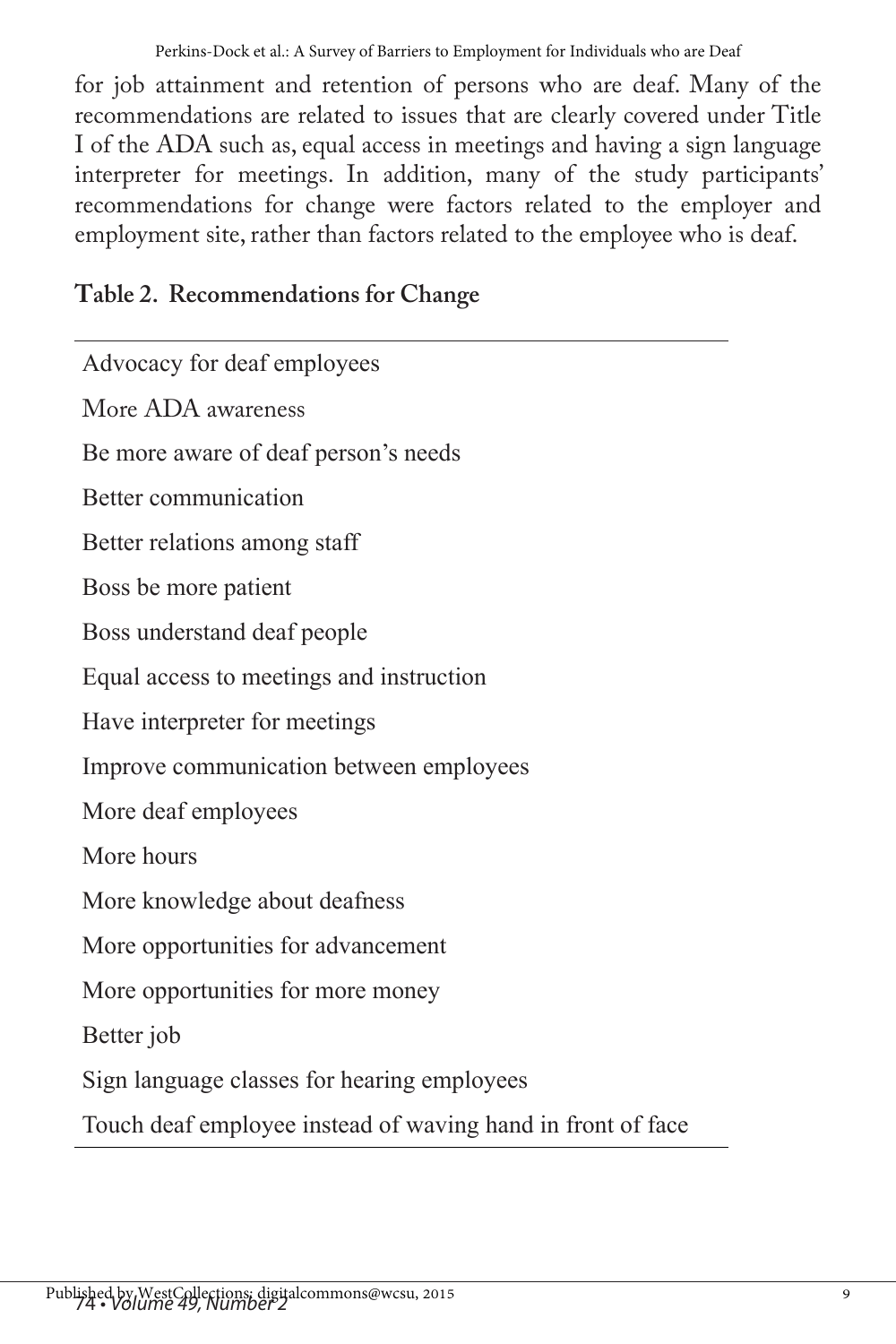#### **Experimental Analysis**

A chi square test for independence was used to explore the relationship between (a) gender and employment status and (b) education level and employment status. For our sample of 125 participants, 30 (50%) of the 60 females, and 38 (58%) of the 65 males, reported current employment.

**Relationship between gender and employment status.** The Chisquare test for independence (with Yates Continuity Correction) indicated no significant association between gender and employment status, Χ<sup>2</sup>(1, *n*   $= 125$ ) = .59,  $p = .44$ ,  $phi = .09$ . The null hypothesis, there is no relationship between gender and employment status, was accepted, indicating that the proportion of males employed is not significantly different from the proportion of females employed.

**Relationship between educational level and employment status**. The Chisquare test for independence indicated an association between employment status and educational level,  $X^2(1, n = 125) = 39.1, p = .00, \rho bi = .56$ . The null hypothesis, there is no relationship between employment status and level of education, was rejected, indicating a significant relationship between the employment status and level of education for study participants.

Consistent with the literature, the higher levels of education yielded a higher proportion of employed individuals (e.g., Master's degree = 100% employed; Bachelor's degree = 100% employed; some college = 71% employed; High School diploma/equivalency = 47% employed; completion of High School with a special education certificate = 25% employed; not completing High School = 41% employed). Considering that the  $2 \text{ X } 6$ , Chi-square test for independence exploring an association between employment status and educational level contained 1 cell (8.3%) with an expected frequency count less than 5 (chi-square assumption), data regarding educational level for (a) some college, (b) bachelor's degree, and (c) master's degree were collapsed to further explore this relationship. The 2 X 4, Chi-square test for independence also indicated an association between employment status and educational level,  $X^2(1, n = 125) = 35.0, p = .00, \rho bi = .53$ .

Consistent with the literature, the results of this comparison suggest that educational level is an important factor in the employment status of individuals who are deaf (Boutin & Wilson, 2009; Walter & Dirmyer, 2013). However, an interesting factor in the data provided in this study was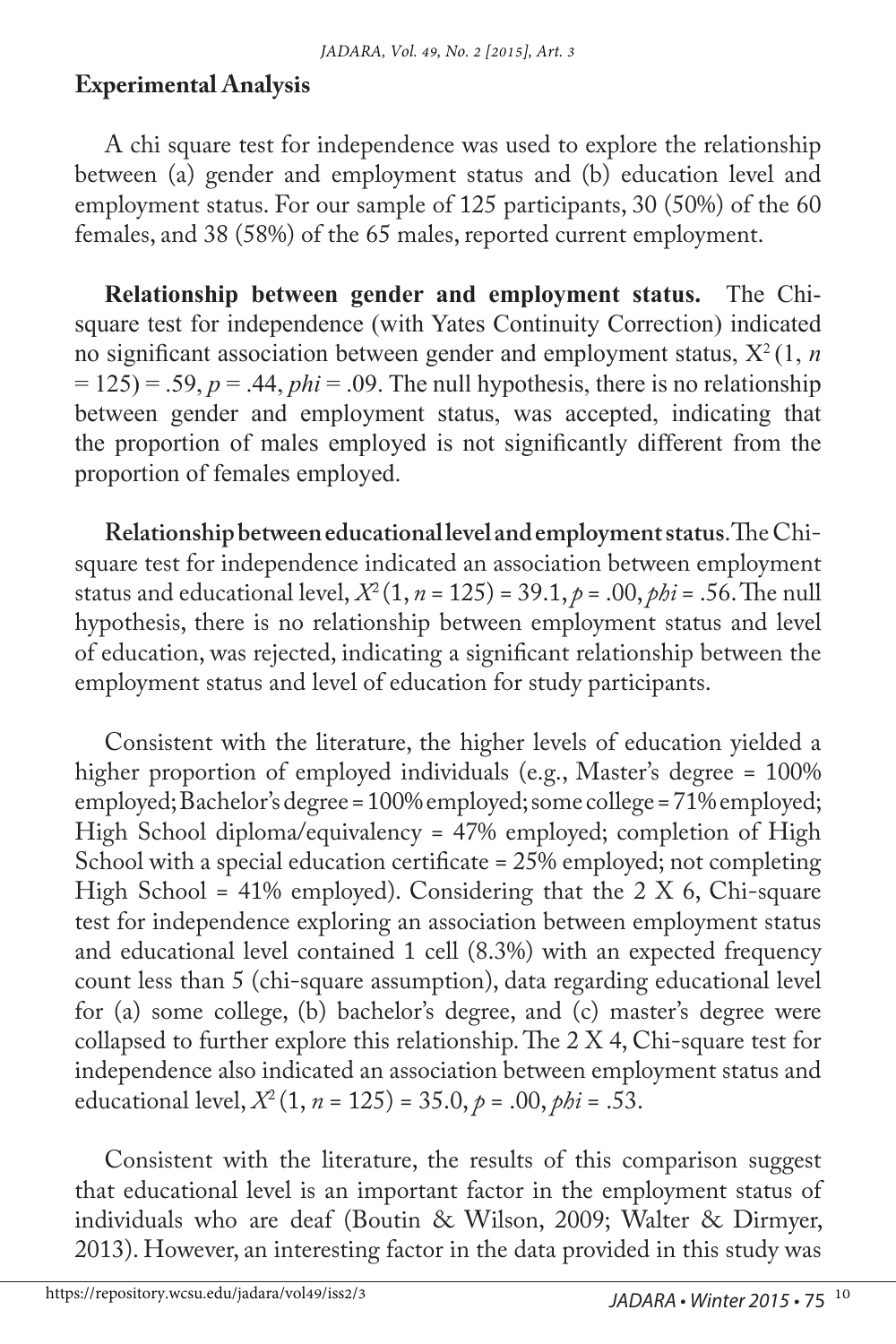that participants that graduated with a high school diploma reported similar employment status as those not completing high school. This suggests that obtaining employment is just as difficult for individuals who are deaf that graduate with a high school diploma, as for individuals that do not complete high school. This raises an interesting question as to the possible skills or related barriers that these two groups may have in common.

# **Limitations of the Study**

The mean age of the participants in this study ( $x = 30$ ; SD = 10) and range of ages is a possible limitation, considering the advancements and changes in the process of education for persons who are deaf. The results may be skewed due to the possibility that the mean-age of the sample received their education and training under a less developed curriculum than is currently in place. The younger participants may have received more vocational training, as well as vocational training opportunities, than the older participants. The results also suggest that participants with postsecondary education or training appeared to fare better with regards to occupational attainment and retention. In this regard, the older participants may not have experienced as many opportunities for postsecondary education and training as the younger participants.

The process of collecting data in written form may have limited the study results due to difficulty of study participants in completing the survey instrument. It is possible that recipients of the survey became overwhelmed with the written format and therefore, did not complete the survey and return it. Future surveys may offer an alternative for individuals needing a more visual communication format.

A final limitation of this study is the sample size and geographical location of the sample. The sample was a unique population in an identified, geographical location, and may not be representative of the experiences of all persons who are deaf. In addition, the levels of accommodations, hiring practices, and barriers to employment may be unique to the geographical location of the sample, resulting in limited possibilities to generalize the study results.

# **Practical Implications**

The results of this study are consistent with relevant literature, suggesting that difficulties with communication, inadequate education and technical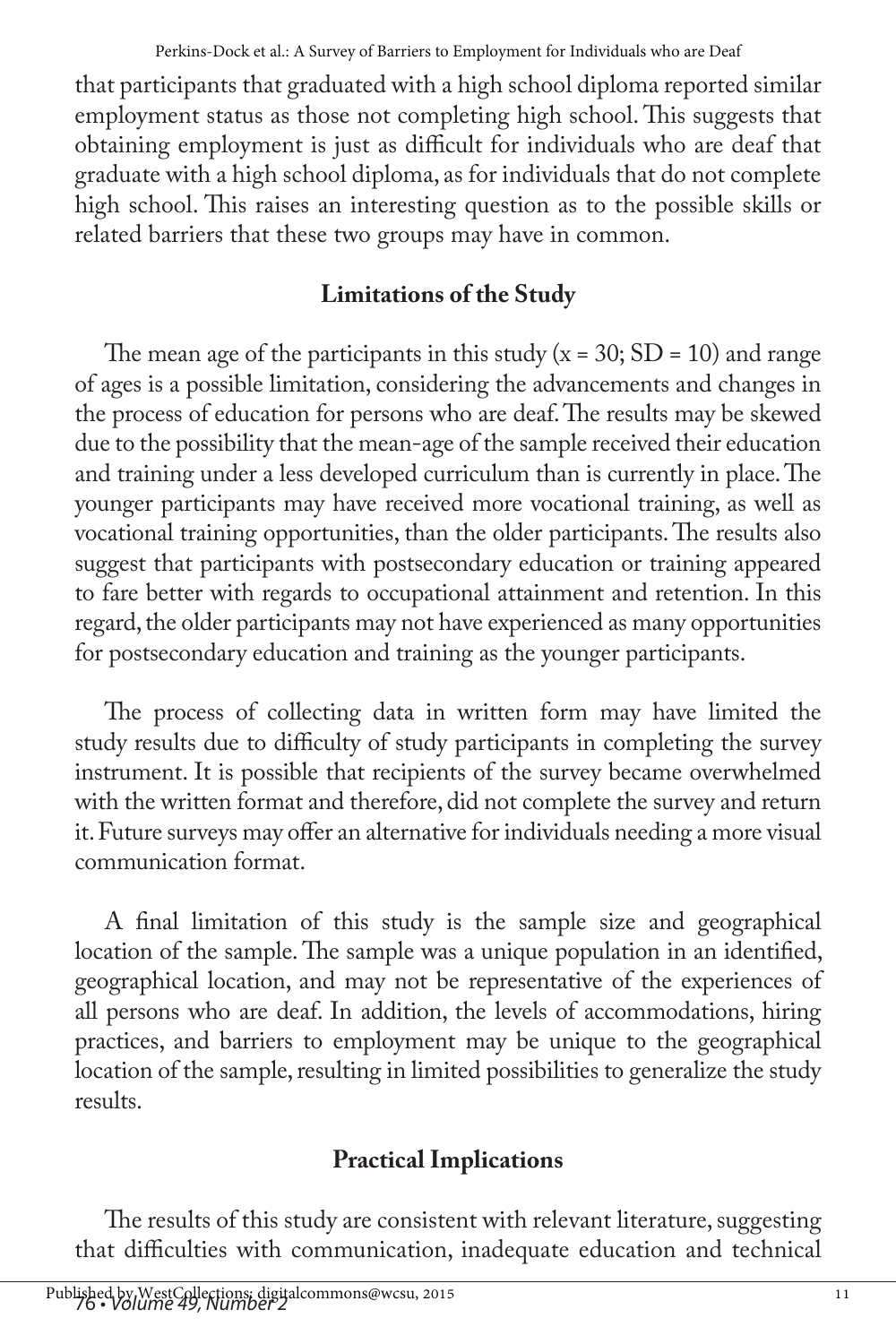training, and employer attitudes contribute to or impede job attainment and retention for individuals who are deaf. The rehabilitation counselor can play an essential role in promoting job attainment and retention, and enhancing the occupational opportunities for people who are deaf. Research indicates that rehabilitation counseling specifically related to hearing loss has significant supportive outcomes (Boutin, 2010). Certified rehabilitation counselors specifically trained to provide services to individuals who are deaf is recognized as a national priority by the U.S. Department of Education and the Rehabilitation Services Administration (Proposed Priority-Rehabilitation Training, 2014). These specifically trained certified rehabilitation counselors can serve as a bridge between consumers who are deaf and employers. They can educate employees and employers about the ADA and the rights of people with disabilities, recommend appropriate assistive technology, facilitate communication, and assist employees who are deaf in their efforts to advocate for themselves. Methods of disseminating information about the options currently available to promote occupational success for employees who are deaf must be developed and effectively implemented.

A common thread throughout the literature and evident in this study is the importance of appropriate accommodations to the successful employment outcomes for individuals who are deaf. Although this study involved a limited sample size, the results are useful in offering suggestions to enhance competitive employment for this population. Participants in this study that graduated with a special education certificate reported a similar employment status as those not completing high school. This may suggest that the curriculum for students obtaining a special education certificate should be reviewed for mastery of related job skills. Increasing actual job skill training, with an inclusion of possible apprenticeship opportunities, may give individuals who graduate with a special education certificate an advantage as they enter the workforce.

Increasing successful occupational outcomes for individuals who are deaf must involve a planned process of training, support, and advocacy for employees and potential employers. Assisting individuals who are deaf to understand and disseminate vital information to potential employers regarding accommodations and other ways to enhance workplace productivity is essential to the future advancement of this population in today's workforce. Assistance centers like the Job Accommodations Network ( JAN), the Disability and Business Technical Assistance Centers (DBTACs), and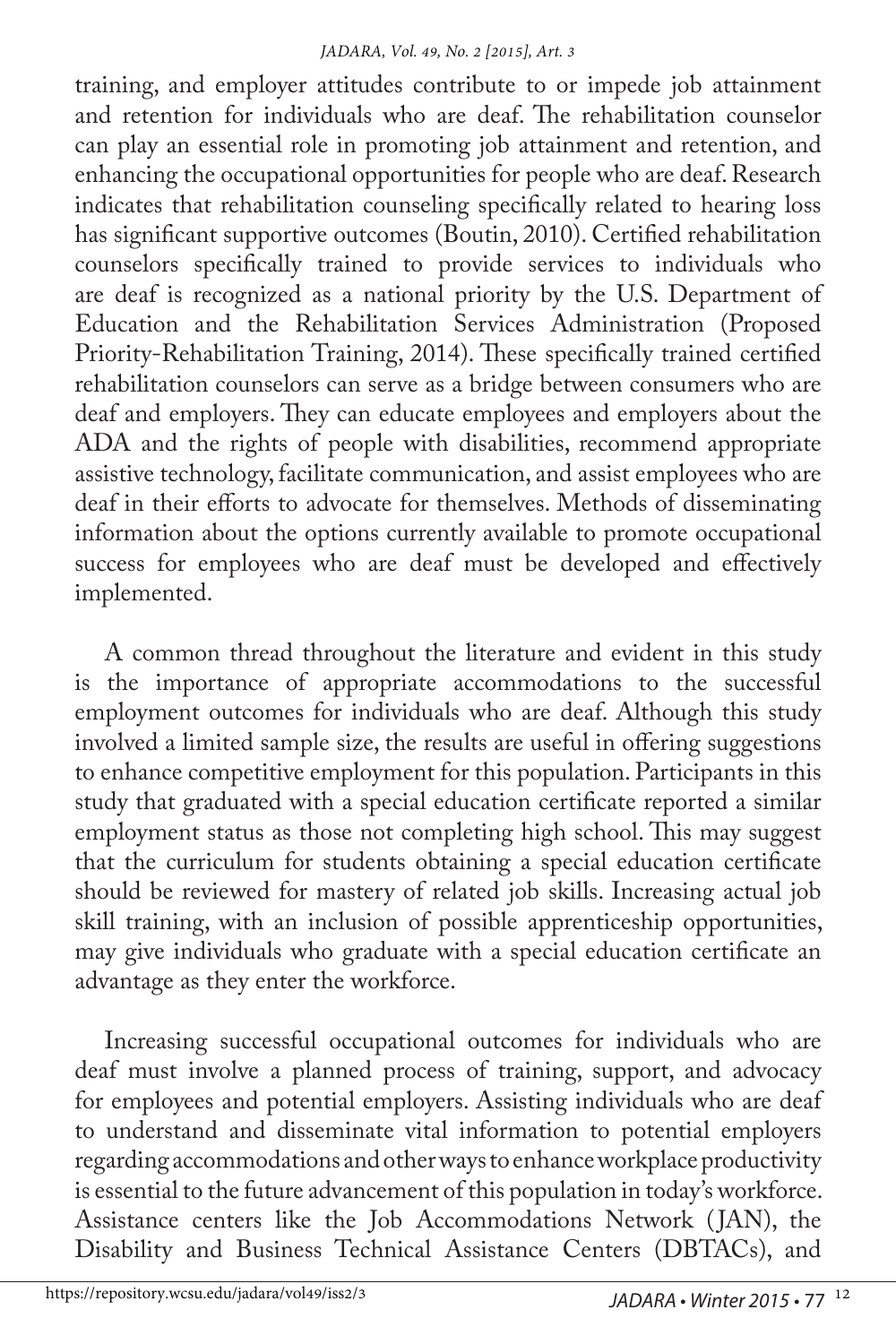the state-level Assistive Technology Projects have been created to provide information and technical assistance to employers, employees, and other people with questions about accommodations, and to address employer concerns about accommodating employees with disabilities. Future research that provides employer data would be an important strategy toward improving the occupational opportunities for this diverse population.

#### *Contact Information*

Robin E. Perkins-Dock Wilson-Salem State University 601 S. Martin Luther King Jr. Drive Anderson Center C024A Winston-Salem, NC 27110 dockre@wssu.edu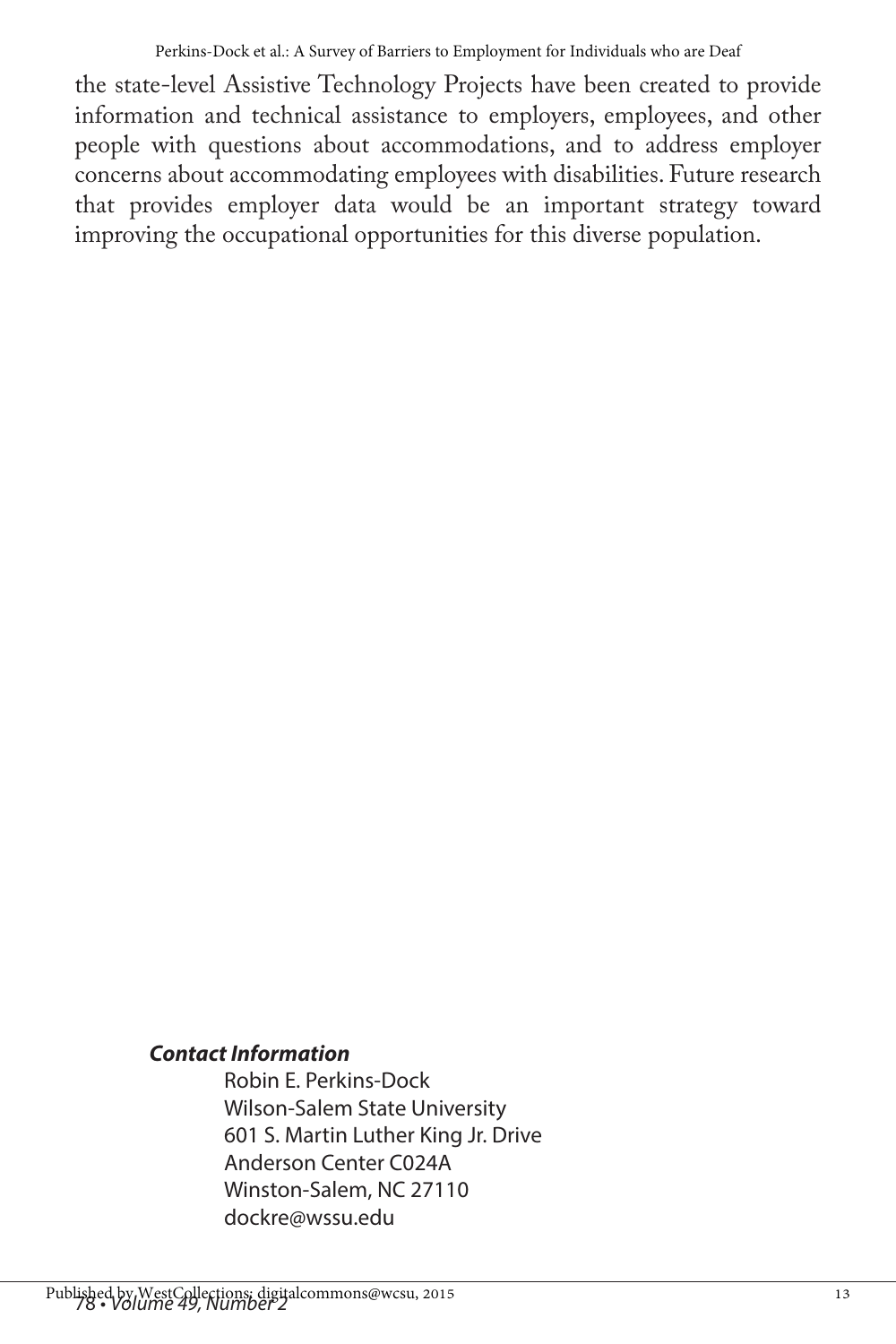#### **References**

Americans with Disabilities Act (ADA) of 1990, Pub. L. No. 101-336, 104 Stat. 328 (1990).

- Appelman, K. I., Callahan, J. O., Mayer, M. H., Luetke, B. S., & Stryker, D. S. (2012). Education, employment, and independent living of young adults who are deaf and hard of hearing. *American Annals of the Deaf, 157*(3), 264-275.
- Barnett, S., Klein, J. D., Pollard, R. Q., Samar, V., Schlehofer, D., Starr, M., …Pearson, T. A. (2011). Community participatory research with deaf sign language users to identify health inequities. *American Journal of Public Health, 101*(12), 2235-2238.
- Boutin, D. L. (2009). The impact of college training and vocational rehabilitation services on employment for consumers with hearing loss. *Journal of the American Deafness and Rehabilitation Association, 42*(2), 73-89.
- Boutin, D. L. (2010). Occupational outcomes for vocational rehabilitation consumers with hearing impairments. *Journal of Rehabilitation, 76*(3), 40-46.
- Boutin, D. L., & Wilson, K. B. (2009). Professional jobs and hearing loss: A comparison of deaf and hard of hearing consumers. *Journal of Rehabilitation, 75*(1), 36-40.
- Bowe, F. G., McMahon, B. T., Chang, T., & Louvi, I. (2005). Workplace discrimination, deafness and hearing impairment: The national EEOC ADA research project. *Work, 25*, 19-25.
- Bradley, C. F., Ebener, D. J., & Geyer, P. D. (2013). Contributors to successful VR outcomes among non-Latino (Caucasian) and Latino consumers with hearing loss. *Journal of Rehabilitation, 79*(2), 24-33.
- Cawthon, S. W., Leppo, R., & pepnet 2 Research and Evidence Synthesis Team. (2013). Accommodations quality for students who are d/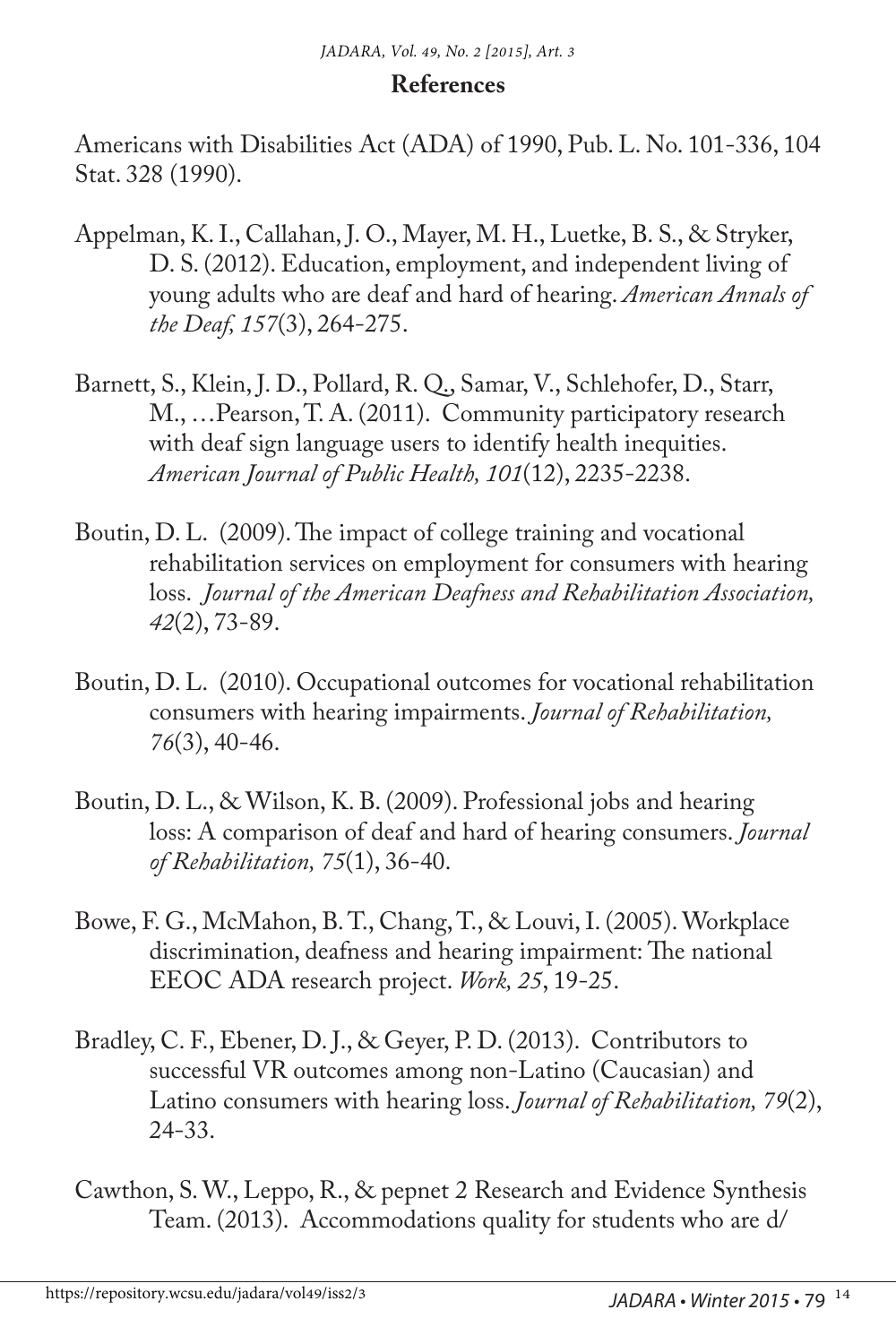Perkins-Dock et al.: A Survey of Barriers to Employment for Individuals who are Deaf

Deaf or hard of hearing. *American Annals of the Deaf*, 158(4), 438-452.

- Dallas Hearing Foundation (2014). *Facts about Deafness*. Retrieved from http://dallashearingfoundation.org/facts/
- Erickson, W., Lee, C., & von Schrader, S. (2014). *Disability Statistics from the 2012 American Community Survey (ACS).* Ithaca, NY: Cornell University Employment and Disability institute (EDI). Retrieved from www.disabilitystatistics.org
- Foster, S., & MacLeod, J. (2003). Deaf people at work: Assessment of communication among deaf and hearing persons in work settings. *International Journal of Audiology, 42* (Supplement 1), S128-S139.
- Frasier, D. M., Hansmann, S., & Saladin, S. P. (2009). Psychosocial aspects of deafness: Implications for rehabilitation counselors. *Journal of the American Deafness and Rehabilitation Association, 43*(1), 52-68.
- Garberoglio, C. L., Cawthon, S. W., & Bond, M. (2014). Assessing English literacy as a predictor of post school outcomes*. Journal of Deaf Studies and Deaf Education, 19*(1), 50-67.
- Geyer, P. D., & Schroedel, J. G. (1999). Conditions influencing the availability of accommodations for workers who are deaf or hardof-hearing. *Journal of Rehabilitation, 65*(2), 42-50.
- Geyer, P. D., & Williams, E. (1999). The role of technical assistance centers in addressing employer concerns about accommodating workers who are deaf or hard of hearing. *Labor Law Journal, 50* (4), 280- 288.
- Graybill, P., Aggas, J., Dean, R. K., Demers, S., Finigan, E. G., & Pollard, Jr., R. Q. (2010). A community –participatory approach to adapting survey items for deaf individuals and American sign language. *Field Methods, 22*(4), 429-448.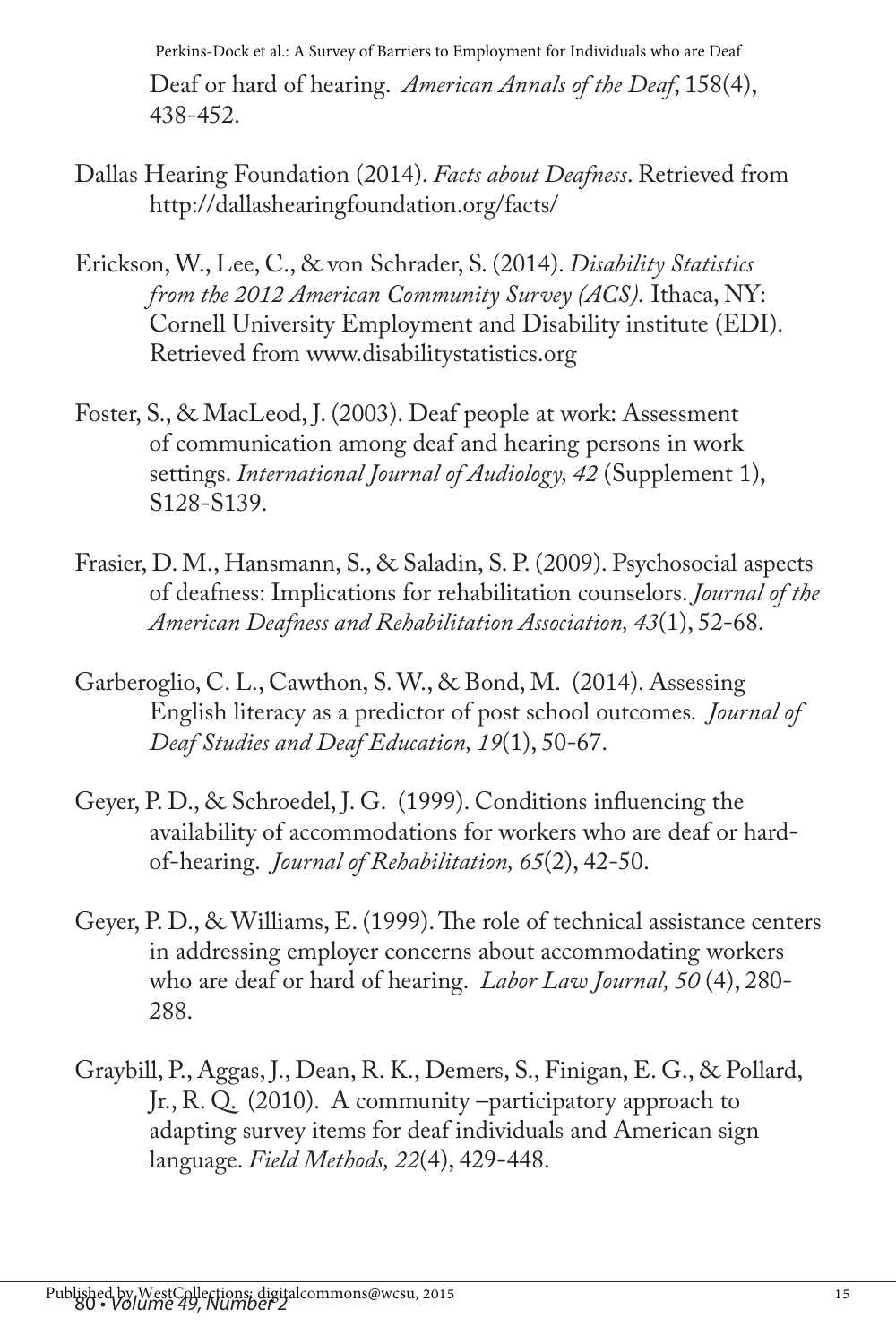- Haskins, R., Holzer, H., & Lerman, R. (2009). Promoting *economic mobility by increasing postsecondary education.* Economic Mobility Project. Washington, DC: Urban Institute Press. Retrieved from http://www.urban.org/uploadedpdf/1001280\_promotingeconomic. pdf
- Haynes, S. (2014). Effectiveness of communication strategies for deaf or hard of hearing workers in group settings. *Work, 48*(2), 193-202.
- Haynes, S., & Linden, M. (2012). Workplace accommodations and unmet needs specific to individuals who are deaf or hard of hearing. *Disability and Rehabilitation: Assistive Technology, 7*(5), 408-415.
- Houston, K., Lammers, H. B., & Svorny, S. (2010). Perceptions of the effect of public policy on employment opportunities for individuals who are deaf or hard of hearing. *Journal of Disability Policy Studies, 21*(1), 9-21. doi: 10.1177/1044207309357428
- Jennings, M. B., Shaw, L., Hodgins, H., Kuchar, D. A., & Bataghva, L. P. (2010). Evaluating auditory perception and communication demands required to carry out work tasks and complimentary hearing resources and skills for older workers with hearing loss. *Work, 35*, 101-113.
- Job Accommodation Network [ JAN]. (2013a). Accommodation and compliance series: *Employees with hearing loss.* Retrieved from http://askjan.org/media/Hearing.html
- Job Accommodation Network [ JAN]. (2013b). Effective accommodation practices (EAP) Series: *Job accommodations for people with hearing loss*. Retrieved from http://askjan.org/media/deaf.htm
- Kimmery, M. A., & Compton, M. V. (2014). Are you deaf or hard of hearing? Which do you go by: Perceptions of identity in families of students with hearing loss. *The Volta Review, 114*(2), 157-192.
- Luft, P. (2000). Communication barriers for deaf employees: Needs assessment and problem-solving strategies. *Work, 14* (1), 51-59.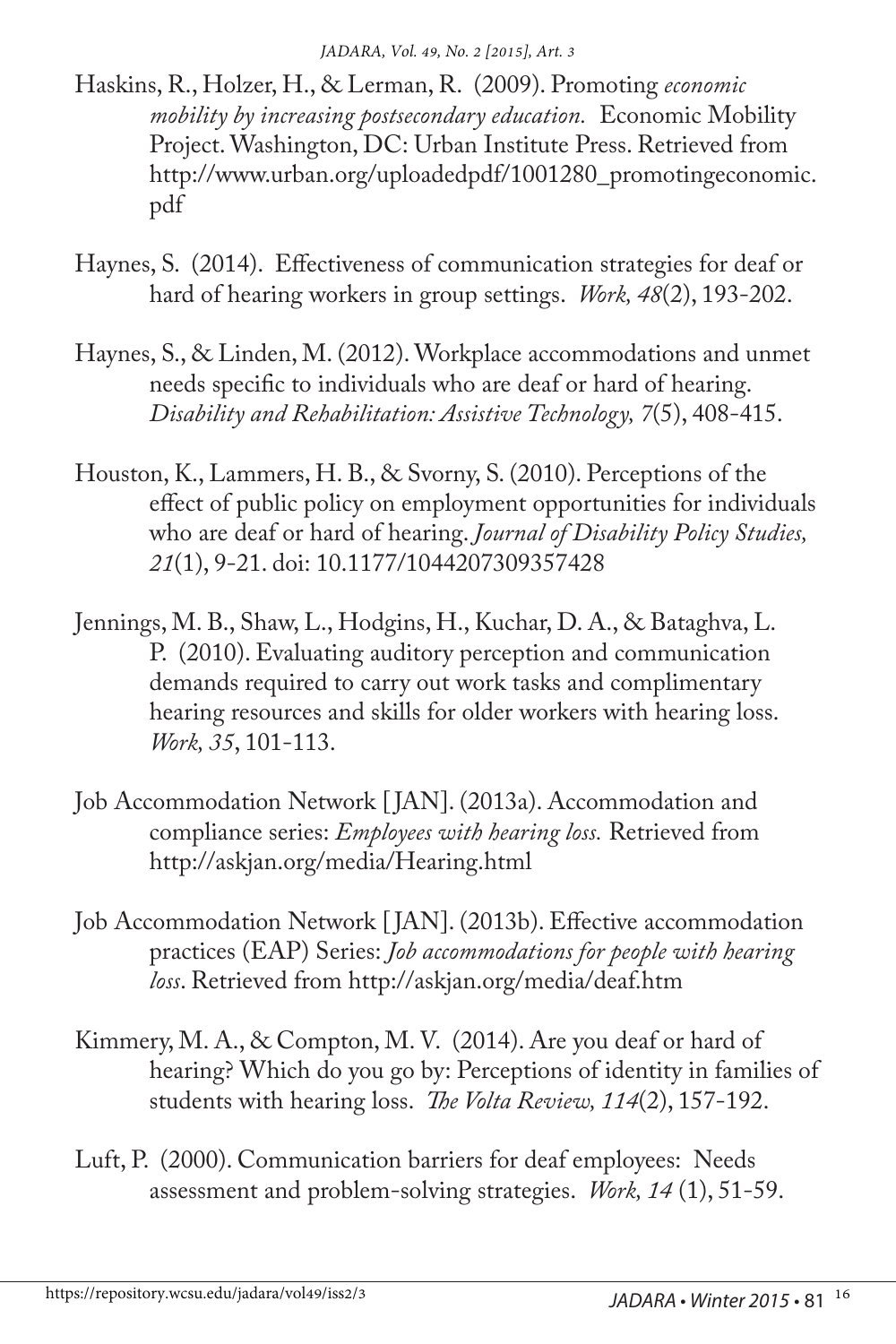Perkins-Dock et al.: A Survey of Barriers to Employment for Individuals who are Deaf

- Luft, P. (2012). Employment and independent living skills of public school high school deaf students: Analyses of the Transition Competence Battery response patterns. *Journal of the American Deafness and Rehabilitation Association, 45*(2), 292-313.
- Luft, P., & Huff, K. (2011). How prepared are transition-age deaf and hard of hearing students for adult living? Results of the Transition Competence Battery. *American Annals of the Deaf, 155* (5), 569-579.
- McCrone, W. P. (2011). Practical implications of the 2008 Americans with Disabilities Act Amendments (Title I) for rehabilitation counselors and deaf job seekers. *Journal of the American Deafness and Rehabilitation Association, 44*(2), 54-66.
- McKee, M., Schlehofer, D., & Thew, D. (2013). Ethical issues in conducting research with deaf populations. *American Journal of Public Health, 103*(12), 2174-2178.
- McKee, M., Thew, D., Starr, M., Kushalnagar, P., Reid, J. T., Graybill, P.,…Pearson, T. (2012). Engaging the deaf American sign language community: Lessons from a community-based participatory research center. *Progress in Community Health Partnerships: Research, Education, and Action, 6*(3), 321-329.
- Moore, C. (2002). Relationship of consumer characteristics and service provision to income of successfully rehabilitated individuals who are deaf. *Rehabilitation Counseling Bulletin, 45*(4), 233-239.
- National Association of the Deaf (NAD). (2014a). *Community and Culture*. Retrieved from http://nad.org/issues/american-sign-language/ community-and-culture-faq
- National Association of the Deaf (NAD). (2014b). Making communication and information accessible. Retrieved from http:// nad.org/issues/technology
- National Center for Health Statistics. (2011). *Disability and Functioning (Adults)*. Retrieved from http://www.cdc.gov/nchs/fastats/disable. htm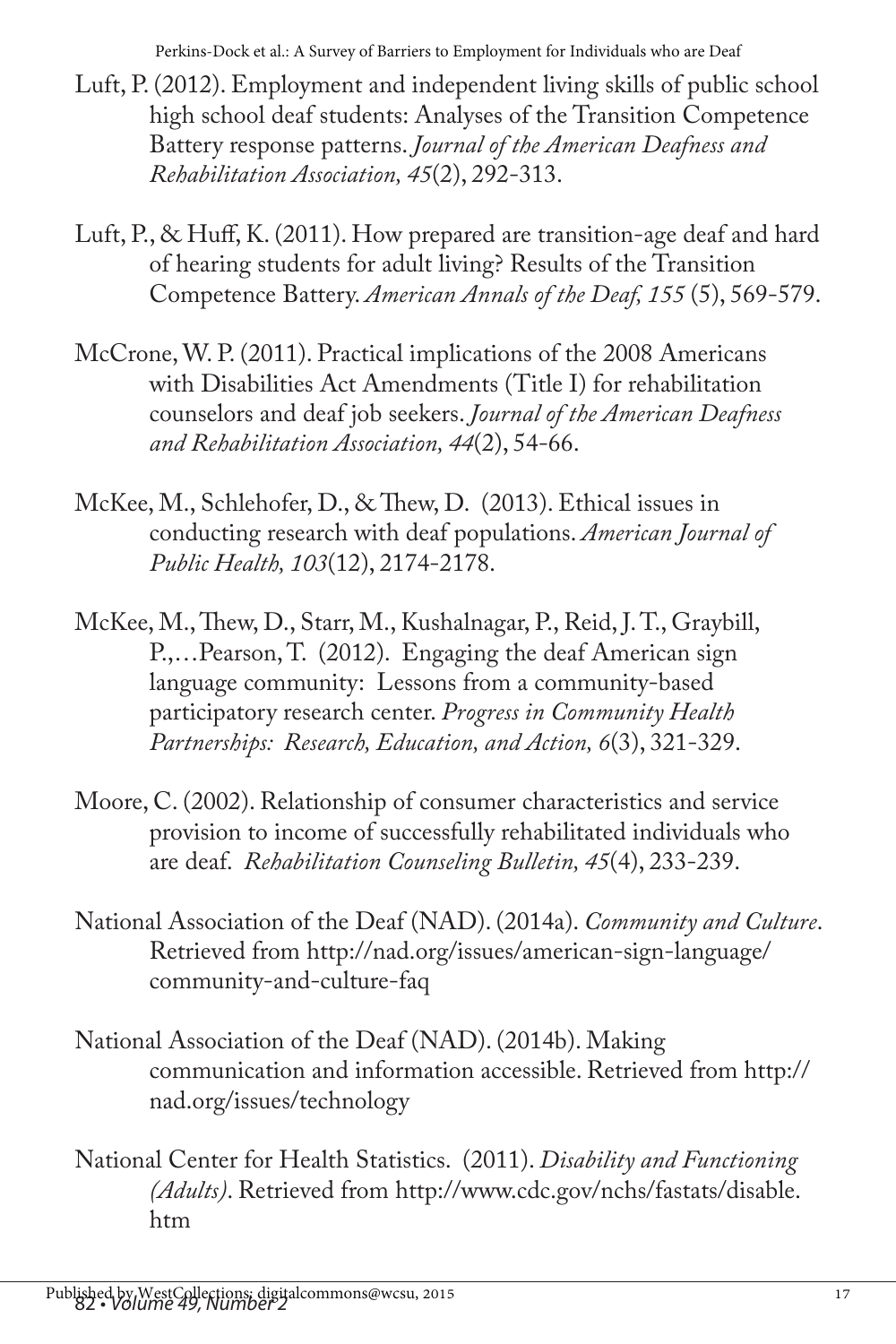*JADARA, Vol. 49, No. 2 [2015], Art. 3*

National Institute on Deafness and Other Communication Disorders (NIDCD). (2011). *NIDCD Fact Sheet: Assistive Devices for People with Hearing, Voice, Speech, or Language Disorders*. NIH Publication No. 11-7672. Retrieved from http://www.nidcd.nih.gov/health/ hearing/Pages/Assistive-Devices.aspx

- National Institute on Deafness and Other Communication Disorders (NIDCD). (2010). *Quick Statistics*. Retrieved from http://www. nidcd.nih.gov/health/statistics/Pages/quick.aspx
- Pick, L. (2013). *Health care disparities in the deaf community*. American Psychological Association, Spotlight on Disability Newsletter. Retrieved from http://www.apa.org/pi/disability/resources/ publications/newsletter/2013/11/deaf-community.aspx
- Pollard, R. Q. (2002). Ethical conduct in research involving deaf people. In V.A. Gutman (Ed.), *Ethics in Mental Health and Deafness*, (pp. 162-78). Washington, DC: Gallaudet University Press.
- Pollard, R. Q., Dean, R. K., O'Hearn, A., & Haynes, S. L. (2009). Adapting health education material for deaf audiences. *Rehabilitation Psychology, 54*, 232-238.
- Proposed Priority-Rehabilitation Training: Rehabilitation Long-Term Training Program-Rehabilitation Specialty Areas, 79 Fed. Reg. 92 (May 13, 2014), p. 27238.
- Rosengreen, K., & Saladin, S. P. (2010). Deaf workers prioritized workplace expectations: A qualitative study. *Journal of the American Deafness and Rehabilitation Association, 42*(3), 128-151.
- Scherich, D. L. (1996). Job accommodations in the workplace for persons who are deaf or hard of hearing: Current practices and recommendations. *Journal of Rehabilitation, 62* (2), 27-35.
- Scherich, D. L., & Mowry, R. L. (1997). Accommodations in the workplace for people who are hard of hearing: Perceptions of employees. *Journal of the American Deafness and Rehabilitation Association, 31*(1), 31-43.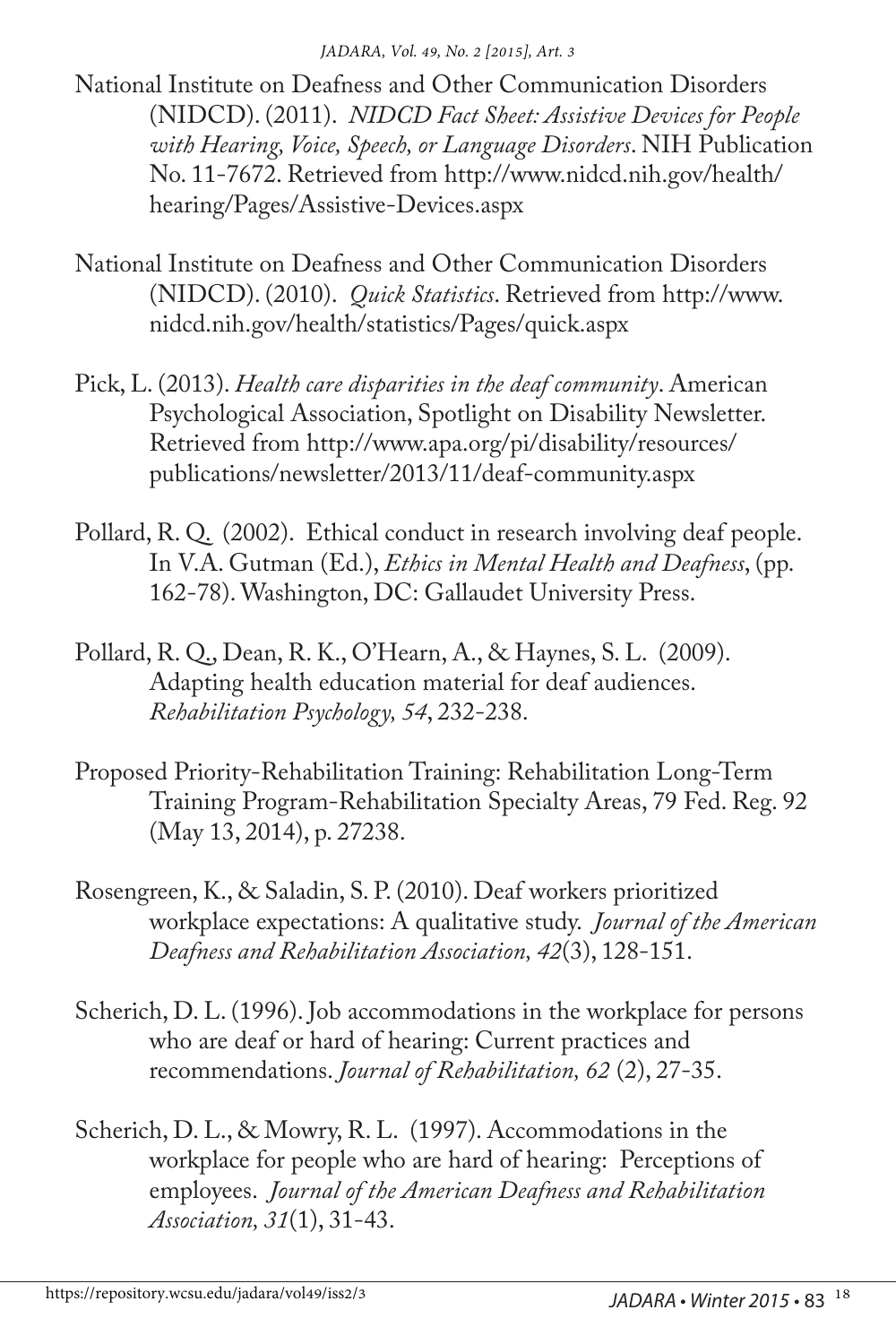- Schiller, J. S., Lucas, J. W., & Peregoy, J.A. (2012). Summary health statistics for U.S. adults: National Health Interview Survey, 2011. *National Center for Health Statistics. Vital Health Stat*, 10(256).
- Schley, S., Walter, G. G., Weathers II, R. R., Hemmeler, J., Hennessey, J. C., & Burkhauser, R. V. (2011). Effects of postsecondary education on the economic status of persons who are deaf or hard of hearing*. Journal of Deaf Studies and Deaf Education, 16*(4), 524-536.
- Shuler, G. K., Mistler, L. A., Torrey, K., & Depukat, R. (2014). More than signing: Communicating with deaf. *Nursing Management, 45*(3), 20-27.
- Smith, J. A. (2011). Embracing the elephant in the room: Interviewing ideas for applicants who are deaf or hard of hearing. *Journal of the American Deafness and Rehabilitation Association, 44*(2), 67-81.
- U.S. Bureau of Labor Statistics. (2013a). Earnings and unemployment rates by education attainment. Retrieved from http://www.bls.gov/ emp/ep\_chart\_001.htm
- U.S. Bureau of Labor Statistics. (2013b). Economic News Release, Table A-6. Employment status of the civilian population by sex, age, and disability status, not seasonally adjusted. Retrieved from http:// www.bls.gov/news.release/empsit.t06.htm
- U.S. Census Bureau. (2012). Disability Characteristics, 2008-2012 American Community Survey (ACS) 5-year Estimates, Table S1810; generated by Robin E. Perkins-Dock; using American Fact Finder; http://factfinder2.census.gov.
- Walter, G. G., Clarcq, J. R., Thompson, W. S. (2002). Effect of degree attainment on improving the economic status of individuals who are deaf. *Journal of the American Deafness and Rehabilitation Association, 35*(3), 30-46.
- Walter, G. G., & Dirmyer, R. (2013). The effect of education on the occupational status of deaf and hard of hearing 26-to-64-year-olds. *American Annals of the Deaf, 158*(1), 41-49.